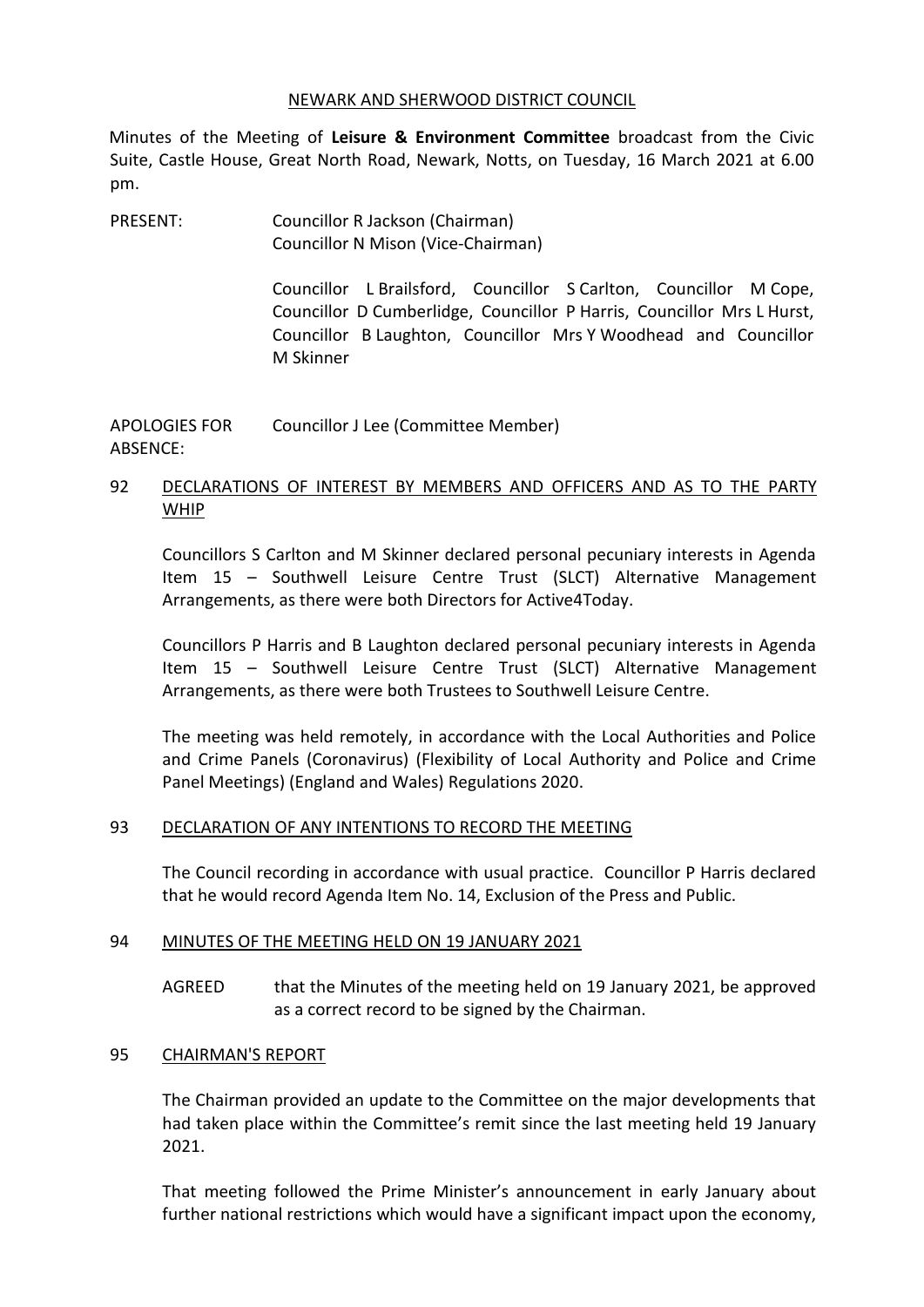people's lives and council services, whilst trying to prevent the spread of the virus, protect the NHS and save lives. Colleagues from the Clinical Commissioning Group were presenting to the meeting regarding the impact Covid has had on their operations and their involvement in the vaccination programme which lay at the heart of our ability to get back to something resembling normality. Infection rates had dropped across Nottinghamshire and Newark and Sherwood now had the second lowest infection rate of any Nottinghamshire district, which was both positive and encouraging. Covid related hospital admissions were at their lowest levels since 23 October last year and the vaccination programme continued to be rolled out at pace. As of last week, more than 366,000 vaccinations had taken place in Nottinghamshire, with cohorts 1-9 on track to be vaccinated by 15 April 2021.

Later this week the first mobile asymptomatic testing facility in Nottinghamshire would be rolled out in Ollerton at the Council's own Forest Road car park, this was another positive step in both the testing and vaccination programme. The Chairman and Members on this Committee would like to pay tribute to all colleagues on the frontline of this effort. With the progress on the vaccination front, the Prime Minster recently announced his phased roadmap to recovery. This would inevitably mean that our colleagues would once again be supporting this effort, to enable our businesses and communities to recover as quickly and as safely as possible. Colleagues from environmental health would be providing advice and support to businesses as they reopened from no earlier than 12 April. Outdoor attractions, libraries, community centres, personal care premises, all retail and outdoor hospitality would hopefully be able to open from this time. Colleagues would be visiting premises and playing a visible role in town centres, to positively reinforce messages around hands, face and space which would still be in effect at this time.

Colleagues in Active4Today were aiming to re-open the leisure centres in Newark, Ollerton and Blidworth towards the end of the month and there was a significant task for them in terms of recovering the losses in the membership base that the leisure industry had seen as a whole since the start of the pandemic. Getting them open was a positive first step on the road to recovery and, hopefully, by the next meeting in June, the new pool in Ollerton would be open and available to use. This fantastic development would hopefully encourage more community swimming use as well as a new opportunity for A4T to market the leisure offer as a means of recovering its membership.

In relation to the Council's cleansing and grounds maintenance services, since the last meeting, Policy and Finance and the Homes and Communities Committees both approved the proposals to bring the housing grounds maintenance service back inhouse. New operatives had been recruited to deliver the work, with the change due to take effect in April 2021. This would lead to a better, more consistent and more accountable service for streetscene, irrespective of whether communities were on HRA land or not. In addition to the delivery of this service in house, the environmental services business unit had also won 11 new contracts with town and parish councils for grounds works which was further good news in terms of trying to bring greater consistency to making Newark and Sherwood greener.

The Chatham Court and Lovers Lane areas in Newark were currently benefitting from the award of £550,000 through the Home Office's Safer Streets Fund. Whilst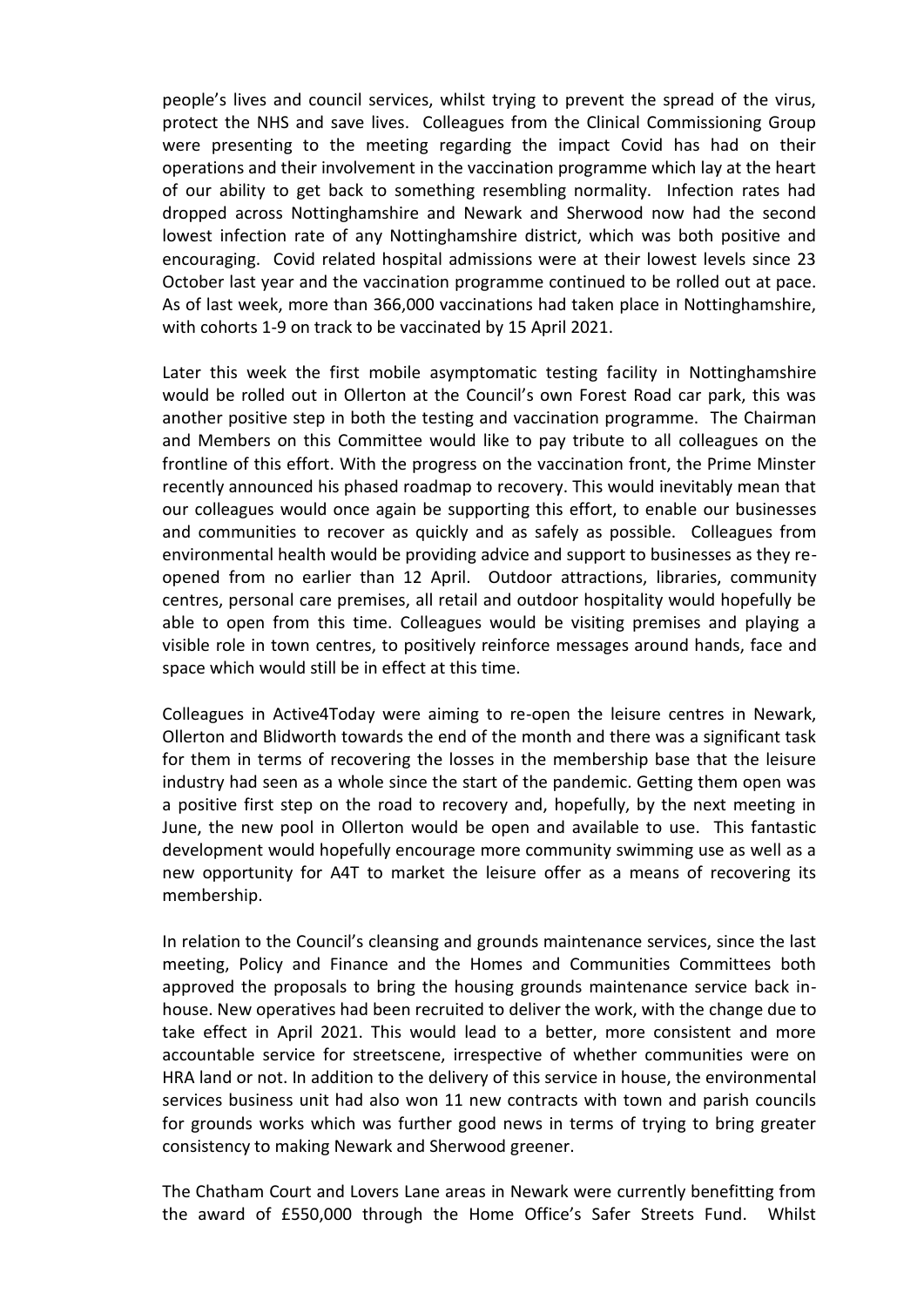responsibility for community safety sat with Homes and Communities, environmental improvements had been made as a result of interventions from colleagues in street scene, who had been sprucing up the streets and open spaces. On 17 February, a mini day of action was held in which the areas were litter-picked, streets swept and trees planted, with the day being hailed a fantastic success by the local residents. This was a significant contribution to a range of interventions which were designed to make residents feel safer in a ward which statistically had low ratings when compared to the rest of Newark and Sherwood.

Member's attention was drawn to two reports on the agenda, in relation to the Council's recently adopted Carbon Reduction Strategy and Action Plan. Two of the principle carbon emitters within the Council were the fleet and also Council assets, particularly Council leisure centres. As such, the Chairman was pleased to see how quickly the Council was starting to respond to this agenda with proposals to undertake a feasibility study for installing photovoltaics on Council leisure centres whilst also setting out a roadmap to help the Council transition successfully through the complex landscape of moving to electric or ultra-low emission vehicles. That journey may begin with the purchase of two electric vehicles next financial year, the first such purchases by the Council, which the Chairman hoped would be endorsed by this committee.

### 96 PRESENTATION FROM THE CLINICAL COMMISSIONING GROUP (CCG)

A presentation was provided by David Ainsworth, Locality Director - Mid Nottinghamshire Area Clinical Commissioning Group. The presentation provided the Committee with an update regarding the CCG's current work and the vaccination programme.

The Chairman thanked David Ainsworth for presenting the informative presentation and invited the CCG back to a future meeting of the Leisure & Environment Committee.

AGREED that the presentation be noted.

### 97 PROPOSAL FOR A PUBLIC SPACE PROTECTION ORDER - VICAR WATER COUNTRY PARK

The Committee considered the report presented by the Business Manager – Public Protection, which informed the Committee of the findings in consultation with key partners and members of the public, on the proposed Public Space Protection Order ("PSPO") at Vicar Water Country Park.

Consideration had been given to the option of a specifically designated BBQ area. Consultation with other park providers as demonstrated that outside of the very large areas such as Clumber Park, this was not a feature normally provided due to the fire risk. The Parks team had confirmed that they would not support the designation of such an area.

A map showing the proposed area of the PSPO was attached as Appendix two to the Report. It indicated that the extent of the proposed PSPO was the whole of vicar water Country Park, however there was a small exclusion area around the fishing lake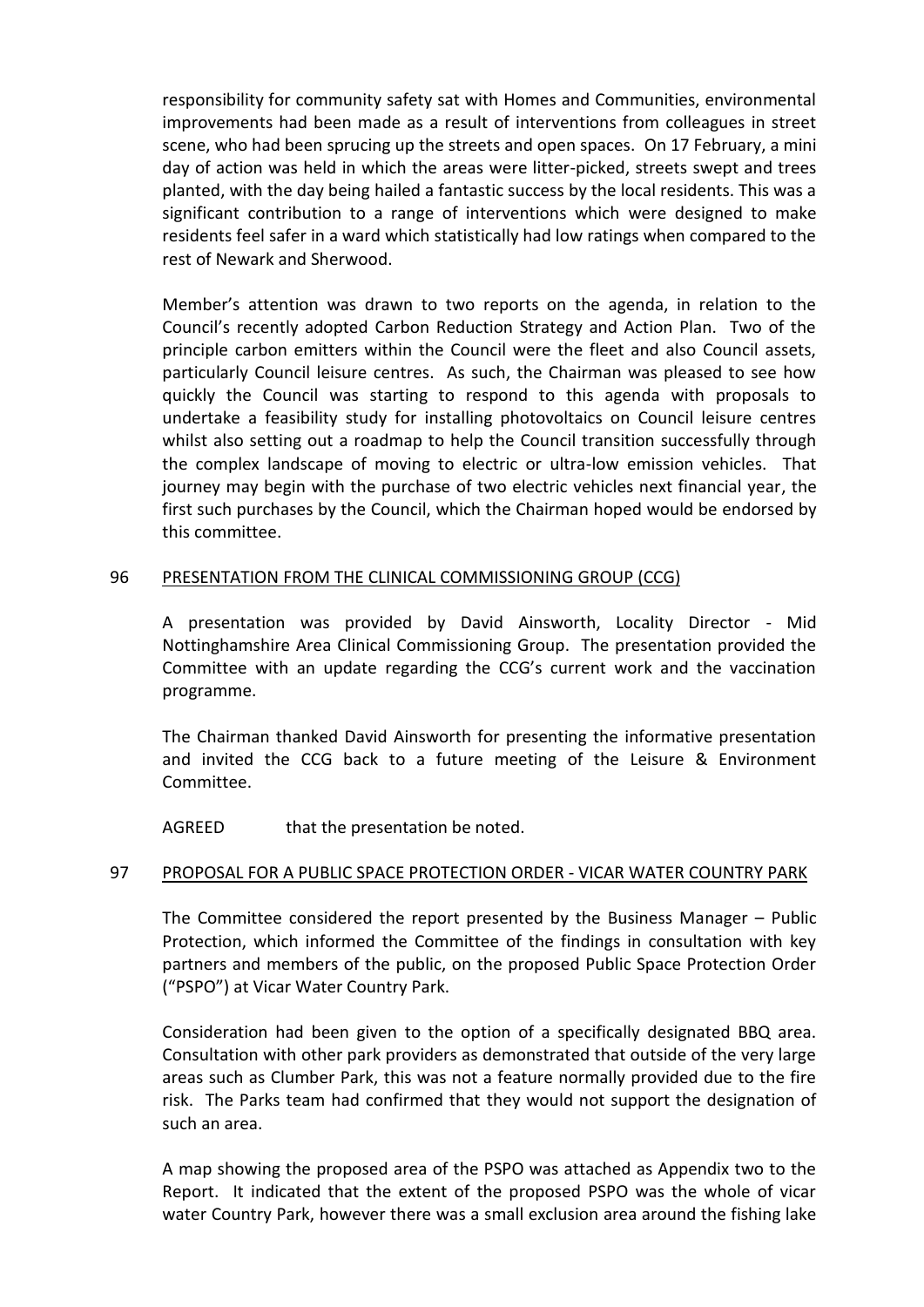to allow smoking by the angling club as their members were there for an extended amount of time.

Two further designated smoking areas had been identified as:

- (1) the area outside of the Visitors Centre, which hosted Rumbles Café, and would be restricted to the immediate area at the rear of the building, which included the outdoor seating facility for Rumbles Café.
- (2) the car park area.

A map showing those additional exclusions was attached as Appendix three to the Report.

It was reported that failure to comply with the PSPO was an offence. It was proposed that the fixed penalty level or all Public Space Protection Orders be set at £100.00 reduced to £75.00 if made within 14 days. This aligned the penalty level with that of similar environmental and ASB offences. It was proposed that the enforcement of PSPO's would be carried out by Authorised officers of the council and police.

The local ward Member sought clarification regarding any land which fell under the control of Mansfield District Council and whether discussions had taken place with Mansfield District Council regarding the PSPO's. The Business Manager confirmed that he was not aware of any land contained within the designated areas which fell under Mansfield District Council, but would confirm with colleagues at Mansfield District Council.

### AGREED (unanimously) that:

- (a) the terms of the PSPO as being 'a person or persons are prohibited from the following activities being: the lighting of fires; barbecues; Chinese lanterns, fireworks; or using any article/object which causes a naked flame and which poses a risk of fire' be agreed;
- (b) the proposed designated smoking areas be agreed; and
- (c) clarification be sought with Mansfield District Council regarding any land issues.

# 98 HAWTONVILLE COMMUNITY CENTRE AND REACH UPDATE AND LEASE **ARRANGEMENTS**

The Committee considered the report presented by the Health Improvement and Community Relations Manager which sought to secure committee support, subject to Policy and Finance approval, to grant Reach Learning Disability (RLD) a long term lease for the use of Hawtonville Community Centre for a period of 15 years with effect from 1 April 2021, with associated 5 year break clauses that were deemed acceptable and appropriate to both parties.

It was reported that the impact of Reach Learning Disability (RLD) in the local community and the benefits to the Council of having a reliable tenant had proved to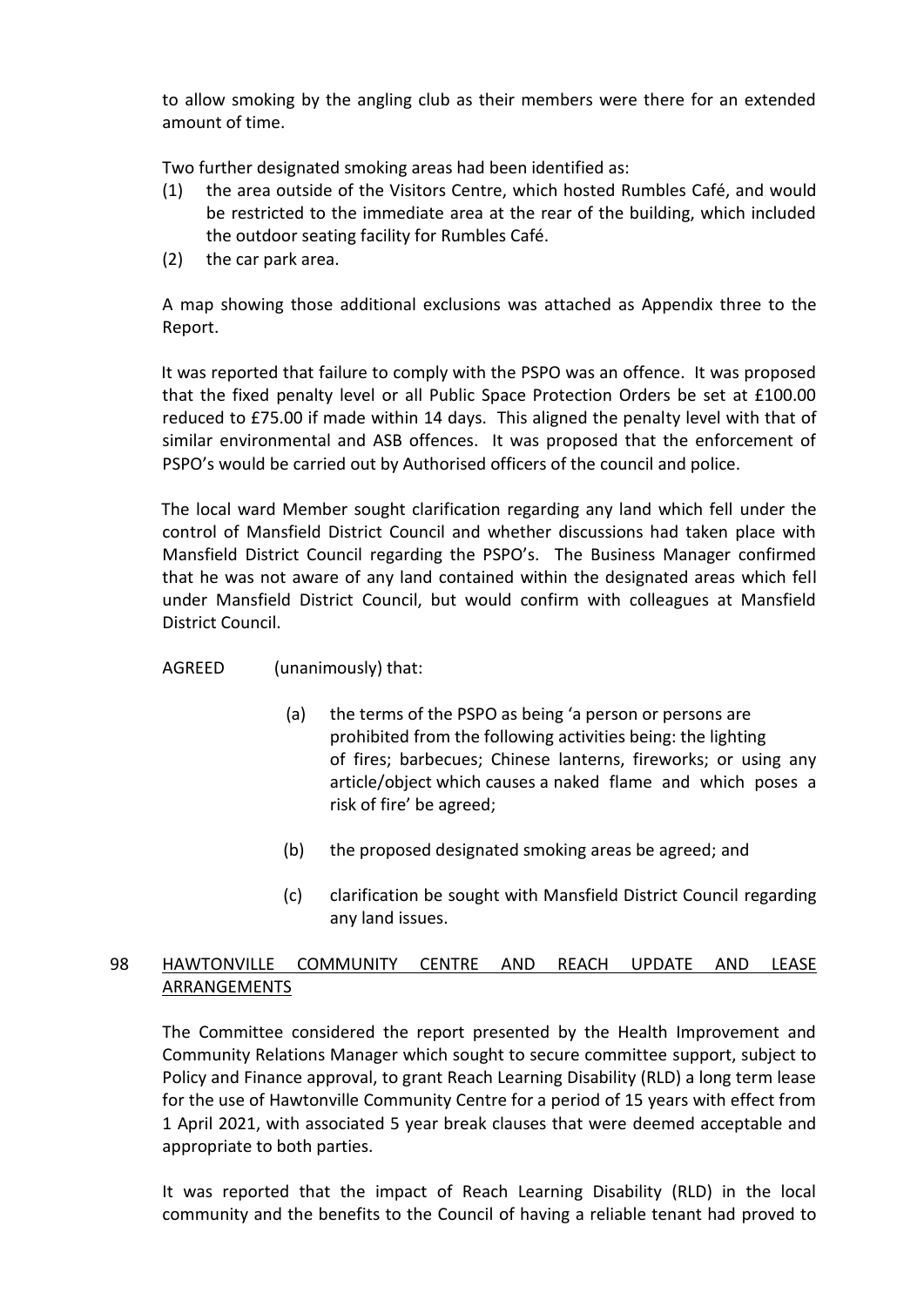be very successful and accordingly RLD were keen to secure a longer term relationship with the Council through a 15 year lease. Furthermore, if a 15 year lease was granted, RLD, as a registered charity, would be in a far stronger position to secure external grant funding to invest in and improve the facilities at the centre which would benefit service uses and community groups alike.

### AGREED (unanimously) that:

- (a) Leisure and Environment Committee recommend to Policy and Finance Committee that Reach Learning Disability be granted a 15 year lease of Hawtonville Community Centre with 5 year break clauses;
- (b) the Director of Housing, Health and Well Being, be given delegated approval to agree the terms of the lease including community access and use of the centre as is currently the situation, and
- (c) Officer colleagues work with Reach Learning Disability to explore opportunities to secure capital investment in the asset for the benefit of all.

## 99 ANNUAL REVIEW OF THE EXEMPT REPORTS CONSIDERED BY THE LEISURE & ENVIRONMENT COMMITTEE

The Committee considered the report of the Chief Executive listing the exempt items considered by the Committee for the period 22 September 2020 to date.

The Committee agreed that the report considered on the 19 January 2021, entitled, 'Southwell Leisure Centre Trust Update', be released into the public domain.

AGREED (unanimously) that the content of the report entitled: 'Southwell Leisure Centre Trust Update', be released into the public domain.

### 100 POTENTIAL ROUTEMAP TO THE ELECTRIFICATION OF THE NSDC FLEET

The Committee considered the report presented by the Environmental Services Business Manager, which informed the Committee of a provisional roadmap, milestones and strategy towards the electrification of the NSDC fleet. To increase understanding of the operational and political complexities this shift would bring in terms of short, medium and long term plans and to alert the Council to the additional capital expenditure that any such programme would require.

Members commented that hydrogen power and bio-fuel could be used as an alternative to electrification for the heavy vehicle fleet. The cost of replacing the fleet would be a considerable expenditure. The capacity for charging and storing the vehicles at the Council's depot site was also questioned. The Business Manager confirmed that the depot site may be on the small size, however space could be utilised at Farrar Close, which would be considered by the working group.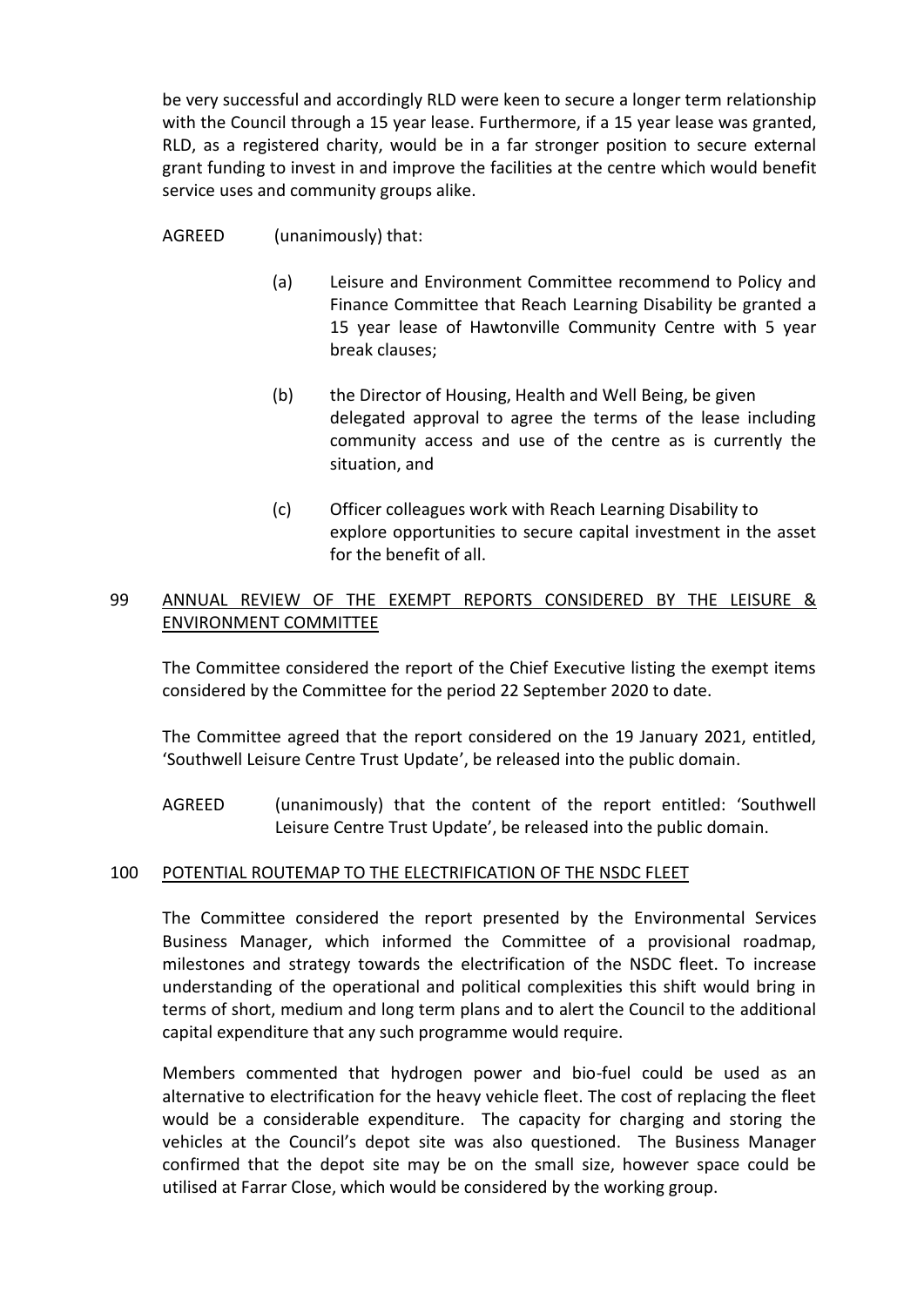### AGREED (unanimously) that:

- (a) the phased approach towards electrification that has been set out in the report, starting with small scale pilots, before looking at two possible phases of transition – 2023-26 for small vans and fleet, subject to business case, and post 2026 for larger vehicles, subject to business case, be approved;
- (b) the current uncertainties in setting out the long-term route map, but ask the project team to continue working on a masterplan for the development of the depot site, taking into consideration the National Waste and Resources Strategy and future requirements given the Government's 2030 target. This would significantly assist in off-setting costs if government grants become available for shovel ready schemes, be noted;
- (c) a recommendation to Policy and Finance Committee at its next meeting on 1 April 2021, that an amendment is made to the capital programme to the increase the Capital replacement programme for small vehicle replacement during 21/22 by £34k to allow the already scheduled replacement of two suitable ULEV's to be purchased in line with the phased approach being set out in this report; and
- (d) a recommendation to Policy and Finance Committee that the sum of £30,000 is allocated from the Capital Feasibility Reserve, to allow a small working party made up of Director Communities and Environment, Business Manager Environmental Services and Asset Management to undertake a study into the future requirements of the operational depot at Brunel Drive. This study will lead to a report that sets out a roadmap for future development and utilisation by front line services. It will, amongst other things look at future requirements for Waste Management and the requirement for more vehicles through the National Waste Strategy. It will look at parking and charging requirements for all departments, including Housing vehicles as well as electrical needs, possibilities and central grants. The budget will allow the employment of external services such as Architects, M & E specialists, Civils and ULEX experts etc.

### 101 CLIMATE EMERGENCY UPDATE

The Committee considered the report presented by the Environmental Policy and Projects Officer, which provided an update on the progress of the Climate Emergency Strategy and associated Action Plan.

The Council's agreed target for reduction was 2,165 tCO2e (gas and fuel consumption from scope 1, purchased electricity from scope 2 and waste and water from scope 3). The Greening Newark and Sherwood Action Plan was now being progressed and an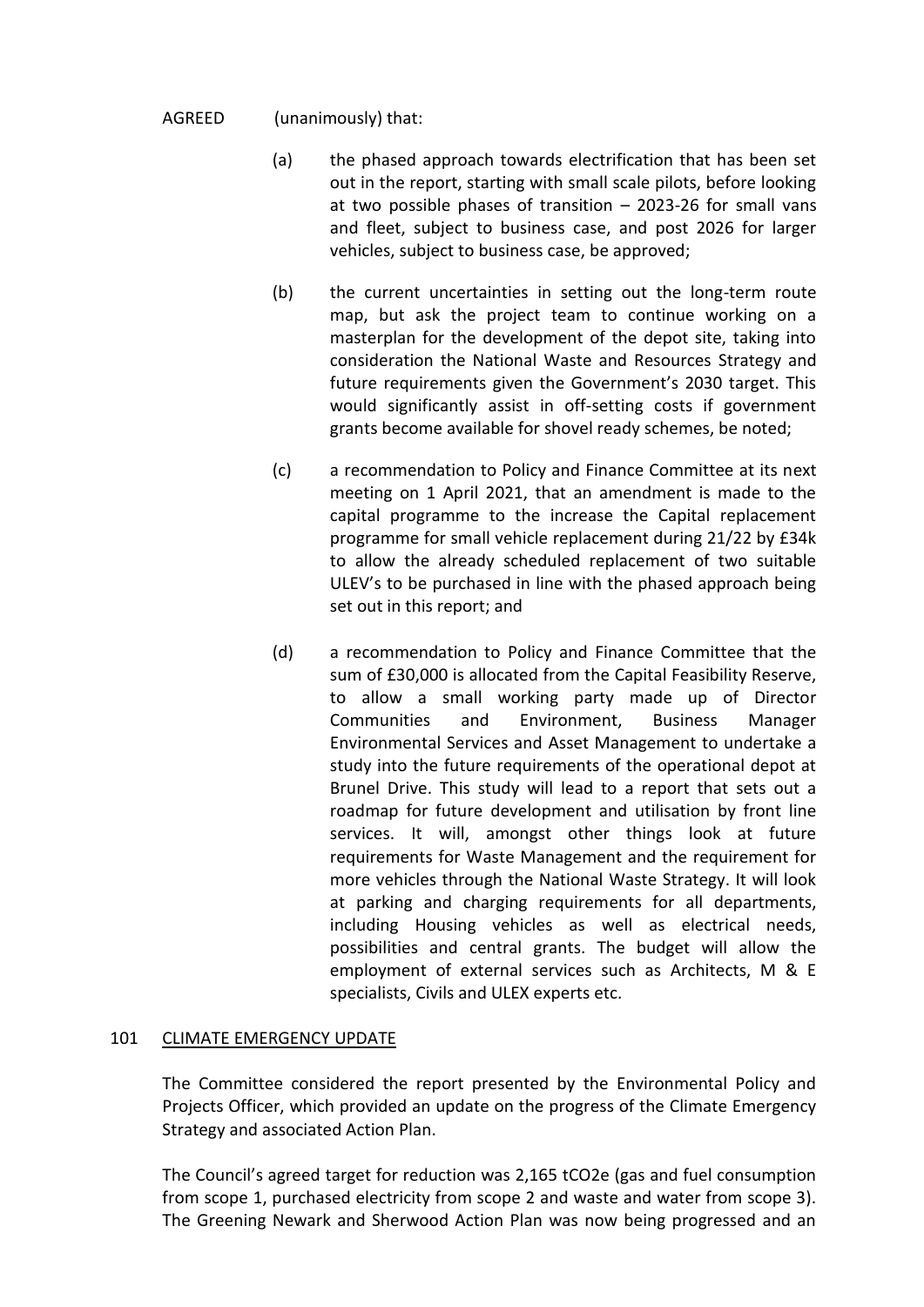annual report would be presented to Policy and Finance Committee every September. A number of projects were also underway as detailed within the report.

A Member commented that whilst he supported the report he was concerned about the use of Renewable Energy Guarantees of Origin (REGOs) from the energy supplier, for reducing the Council's carbon emissions. The Environmental Policy and Projects Officer confirmed that REGOs were available to be purchased from a range of sources, this can just include a 'fuel mix' of specifically renewables such as wind and solar, which would have greater green credentials for the Council and enable a reduced carbon factor to be used in the Council's carbon footprint calculation. The decision around the 'fuel mix' options for green electricity would be a decision for a future meeting of the Committee.

(*Councillor L Brailsford entered the meeting during the Officers presentation.)*

AGREED that:

- (a) the Project update be noted; and
- (b) a further report be submitted to the Committee providing further progress updates on Newark and Sherwood District Council's carbon reduction journey.

### 102 YMCA COMMUNITY AND ACTIVITY VILLAGE UPDATE

The Health Improvement and Community Relations Manager provided a verbal update regarding the current work of the YMCA Community and Activity Village.

The YMCA Village had been closed during lockdown, however in line with the government announcement on 22 February 2021, the Village would be reopening on 29 March 2021 for outdoor sport activity. The YMCA looked forward to once again being able to serve the community and offer the facilities and programming, as soon as allowed.

The Village building's final fit-out costs, supporting the climbing wall, cycle track, 5 aside pitches, skatepark, music & expressive and creative arts suites were actively being fundraised for by the YMCA, with a total cost of circa £13 million. The main village building construction had commenced, this would be operational and open to the public in spring 2022.

Currently, over 10,000 community members and businesses were actively engaged in consultation and co-designing spaces and the use of the Village building. YMCA social bond had raised £3 million in capital.

YMCA and Newark and Sherwood District Council continued to recruit local Trustees for its board of directors and had appointed Todd Cauthorn as the Executive Director responsible for the charity and services throughout Newark and Sherwood.

AGREED that the verbal report be noted.